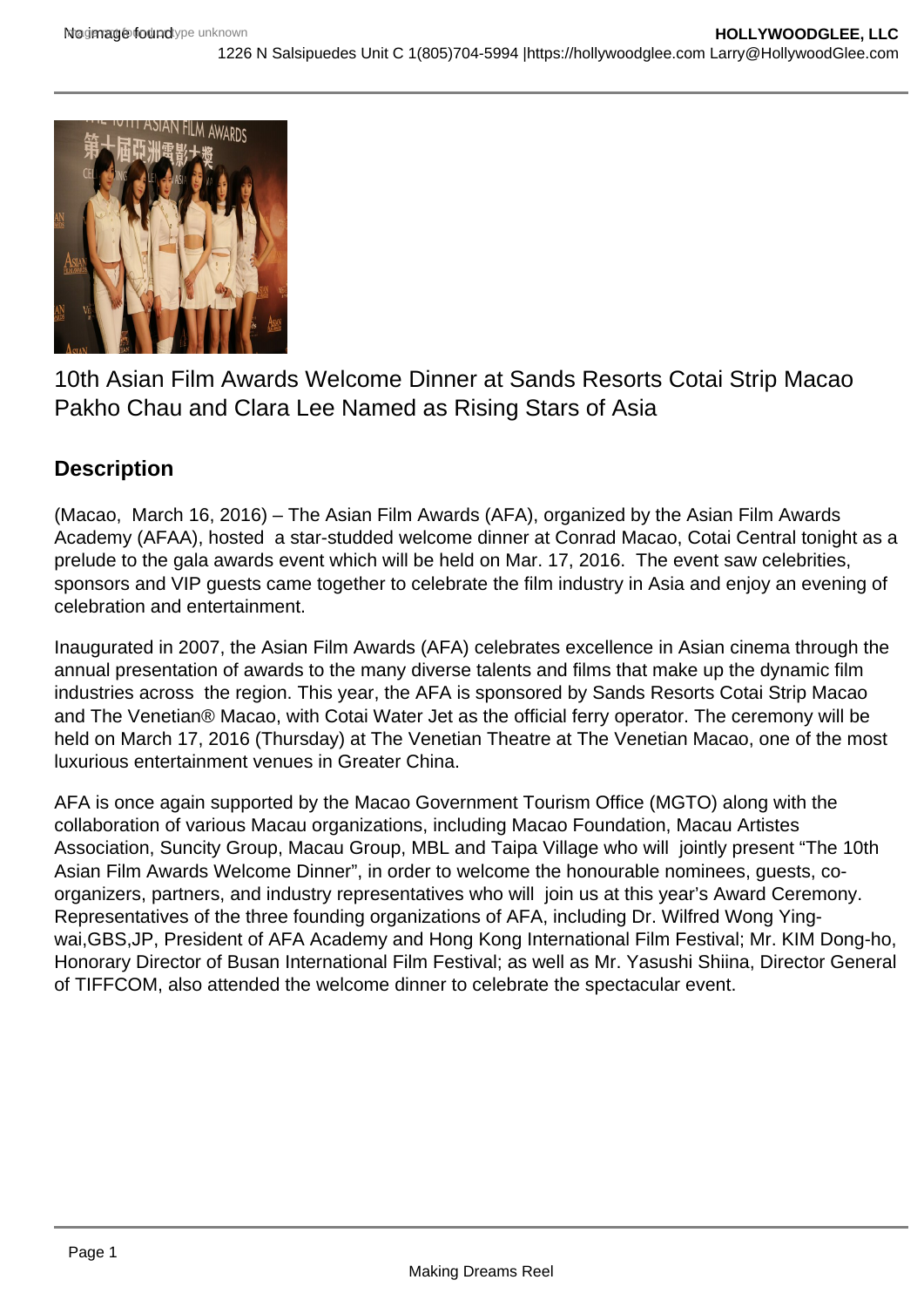

This year, Asian Film Awards Academy (AFAA) for the first time will partner with the acclaimed U.S. luxury jewellery brand 'Hearts On Fire' to present the Hearts On Fire-AFA Special Awards to recognize the achievements of outstanding legends and icons in the Asian film industry. Two Rising Star of Asia Awards will go to Hong Kong singer-cum-actor Pakho Chau and Korean actress Clara Lee. Receiving his first movie award, Pakho started as a teenager modeling for many luxury brands, and he made his debut as a singer back in 2007. Passionate about both music and writing songs, his talent and creativity have earned him numerous awards over the years, establishing him as one of the top singers in Hong Kong. Pakho made his screen debut in Love Is Elsewhere in 2008, and soon took up various challenging leading roles. His roles as a fervent young doctor in I Sell Love, a cheating husband in S for Sex, S for Secret, and a billionaire in Love Detective made a lasting impression on his audiences. 2015 was a breakthrough for him and he was highly acclaimed for his role as Elephant Man a coldblooded killer in Guilty, and recently, he created a theme song for My Wife is a Superstar, singing the voice of the husband.

Meanwhile, Clara had starred in many TV drama series since 2005, and made her big-screen debut in Five Senses of Eros in 2009. A sexy icon, she also ranked second in Mode Lifestyle Magazine – 100 Most Beautiful Women In The World in 2014 and has been regarded as "the most beautiful Asian woman" since she was the only Asian star on the list. Her lively performance as a medical intern in the popular TV drama series Emergency Couple further strengthened her fan base. Clara also made a spectacular presence in Hong Kong by starring in her first action film Line Walker produced in Hong Kong, and Prince, in which she partnered with actors from mainland China, Hong Kong and Taiwan, which will also be in theatres soon. The promising actress will serve as the hostess of the 10th Asian Film Awards Ceremony to be held on Thursday, March 17. With a great passion for acting, Pakho and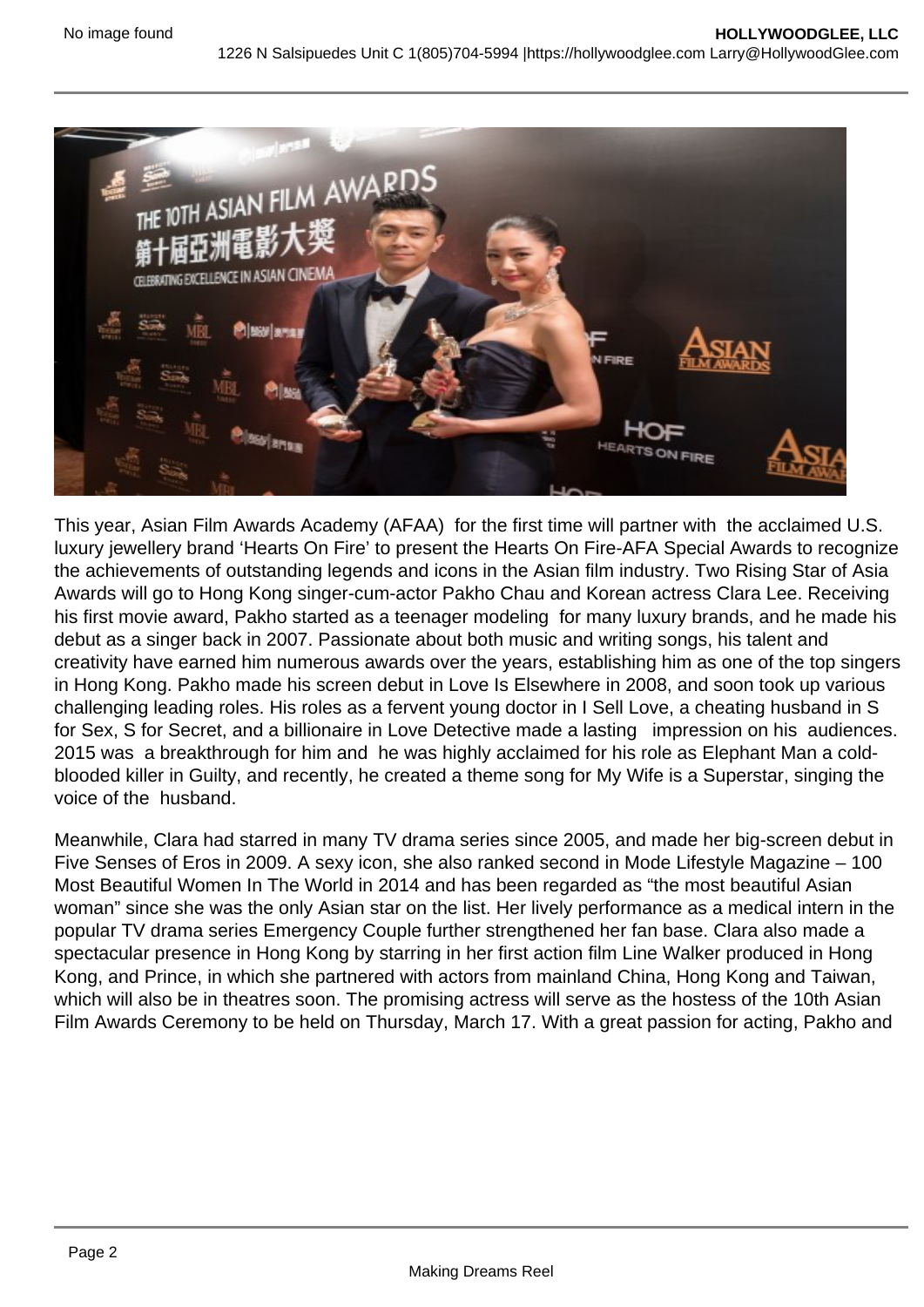Clara are thrilled to receive the honors and will strive to master every role with excellence.

For further information on Hearts On Fire-AFA Special Awards, please visit the official website: <http://www.asianfilmawards.asia/>

(Press release and photos courtesy of Asian Film Awards Academy)

**Category** 

- 1. Asian Film Awards
- 2. Uncategorized

Tags